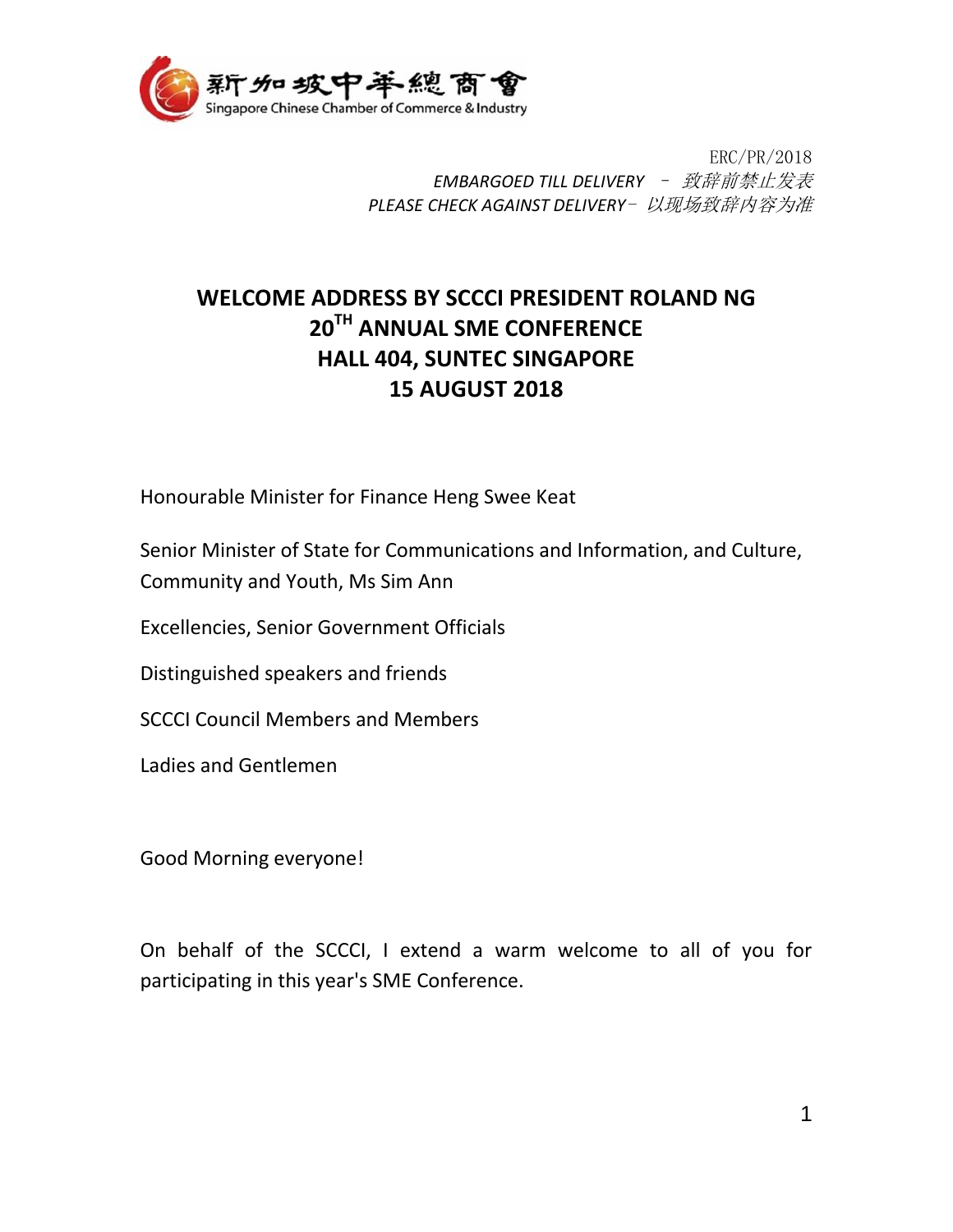

Our conference is now into its twentieth  $(20<sup>th</sup>)$  year. Over the last two decades, we have been continuously exploring, innovating and progressing, to make this annual grand business gathering into the most definitive event for the local small and medium enterprises. It is where they would come to learn, interact and explore.

The number of participants for this year's SME Conference has exceeded 6,000, setting a new record. This impressive event has not only achieved a high level of recognition from within the local business community, but also strong support from the Chinese business chambers overseas. They have specially organised delegations to visit Singapore to attend this conference. As we will all agree - networking will generate business opportunities. Therefore, through this platform created by the Chamber, I urge everyone to seize this chance to actively expand your network and uncover new business opportunities.

The theme of this year's conference is: "New Faces of SMEs: Disrupter. Challenger. Leader". We hope that through this two-day conference, we could help, as well as encourage businesses to identify and develop their unique value proposition. Participants would then be able to realise their competitive advantage and formulate their best strategic positioning.

I shall now continue my speech in Mandarin.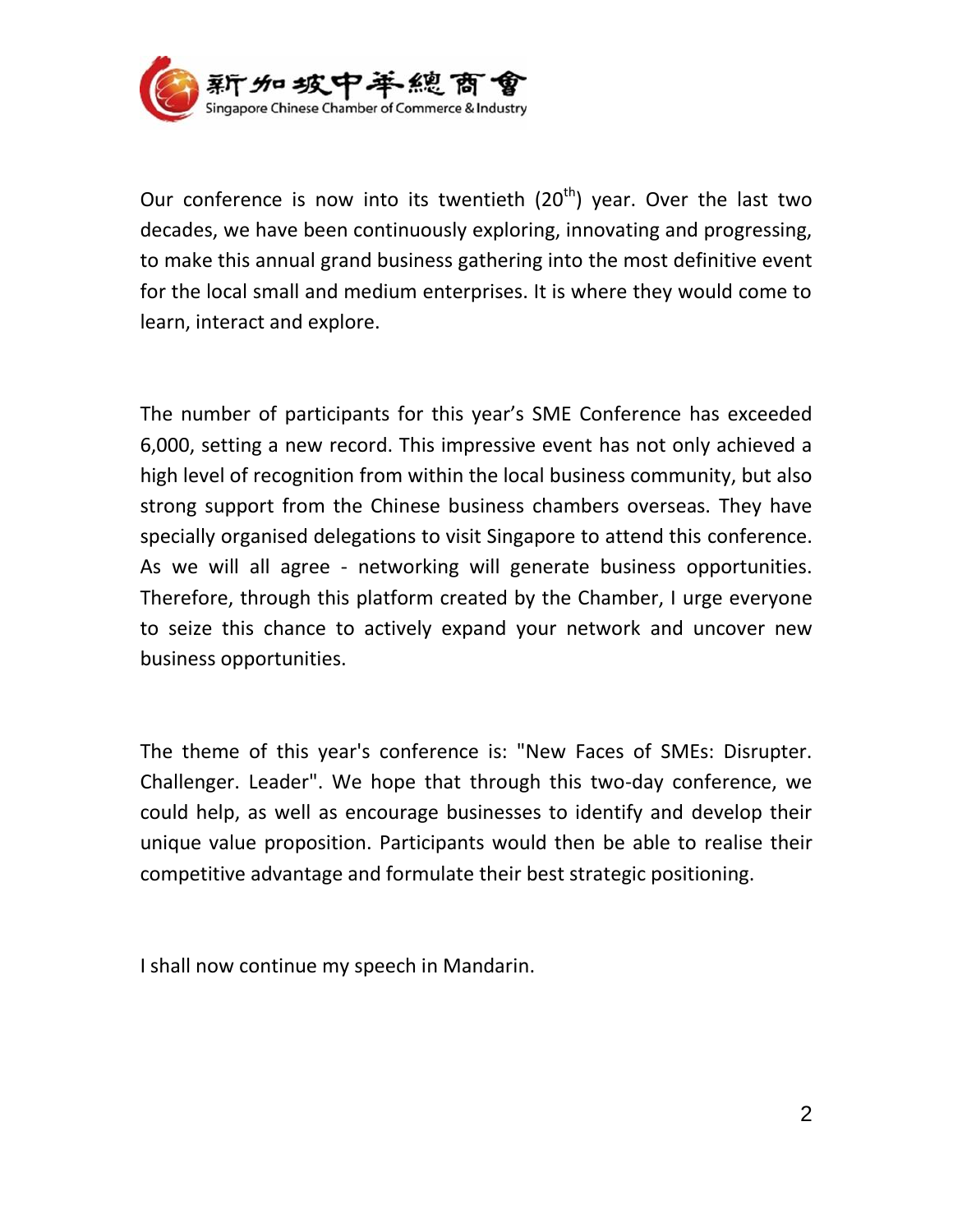

尊敬的财政部长王瑞杰先生、

通讯及新闻部 兼 文化、社区及青年部高级政务部长沈颖女士、

各位外交使节、政府部门长官、

各位主讲嘉宾、海内外朋友、

总商会董事和会员、

女士们、先生们,

大家早上好!

## 热烈欢迎

首先,我谨代表新加坡中华总商会热烈欢迎各位出席第 20 届中小型企 业大会。

中小型企业大会今年迈入第 20 个年头。20 年来,我们不断探索、革新、 改进,将中小型企业大会打造成最具权威性和代表性的双语商业大会, 让本地中小企业学习新知识,交流新商机。

今年报名参加大会的人数超过 6 千人次,刷新历年大会的记录。这场盛 会不仅得到本地商家的高度认同,也得到海外中华总商会的鼎力支持, 特地组团前来新加坡参加大会。"人脉代表商机",我呼吁大家把握这个 机会,在总商会为你们特别搭建的平台上,积极拓展海内外的人脉和商 机。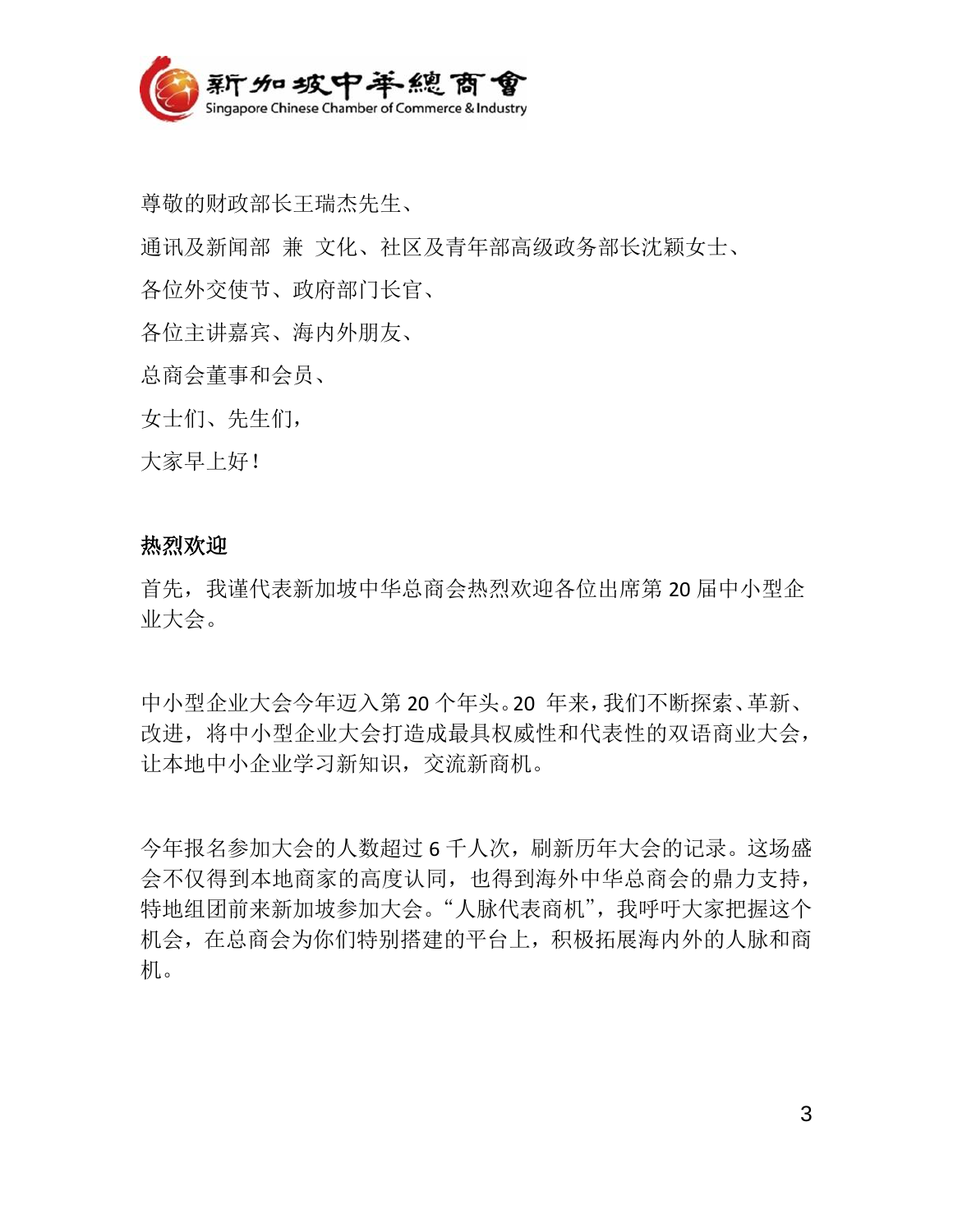

今年大会的主题是:"中小企业焕发新貌:颠覆者、挑战者、领跑者"。 我们希望通过两天的大会,协助和鼓励商家站在巨人的肩膀上,认识和 发挥自身的独特价值,体现自身的竞争优势,制订最佳的战略定位。

## 商业调查

为了更好地了解本地中小企业的思维模式,以及协助大家应对商业挑战, 我们在筹备大会期间,进行了一项商业调查,商家的反应非常热烈。我 们一共收到 960 份回复,93%的受访者是中小企业,涵盖服务业、制造 业和建筑业。

三分之二的商家表示,政府推出的各项援助计划让他们受惠。将近 74% 的商家表示,他们提高生产力的努力已经看到成效。

目前的经商环境有利于商家进行创新,超出一半的商家便呼吁政府制订 更亲商、利商的政策。他们也希望政府部门之间,特别是在处理跨部门 的事务时,能够更密切的合作。

中小企业所面对的挑战有三方面:

第一、经营成本上升;

第二、人力资源短缺;以及

第三、本地市场激烈竞争